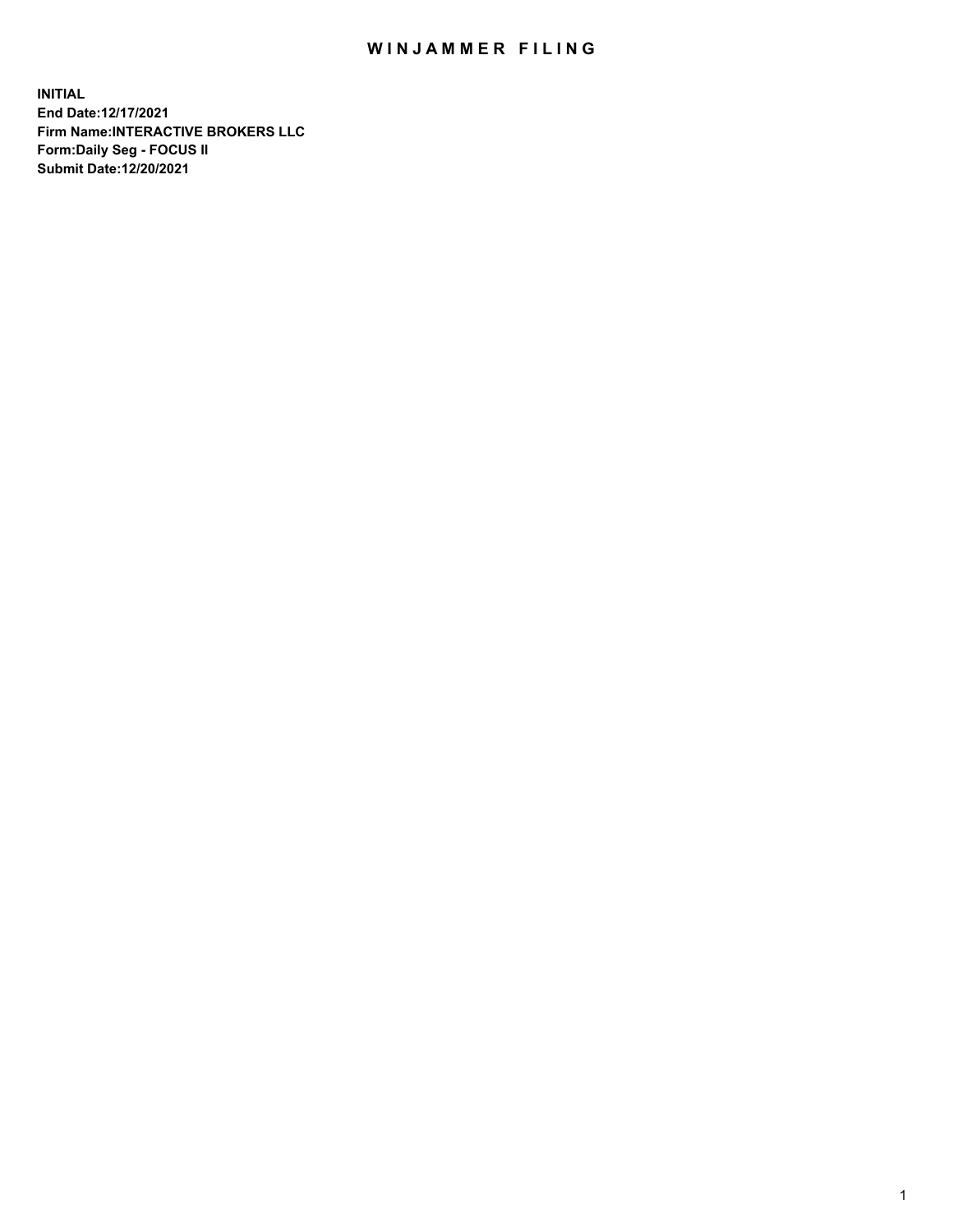**INITIAL End Date:12/17/2021 Firm Name:INTERACTIVE BROKERS LLC Form:Daily Seg - FOCUS II Submit Date:12/20/2021 Daily Segregation - Cover Page**

| Name of Company                                                                                                                                                                                                                                                                                                                | <b>INTERACTIVE BROKERS LLC</b>                                                  |
|--------------------------------------------------------------------------------------------------------------------------------------------------------------------------------------------------------------------------------------------------------------------------------------------------------------------------------|---------------------------------------------------------------------------------|
| <b>Contact Name</b>                                                                                                                                                                                                                                                                                                            | James Menicucci                                                                 |
| <b>Contact Phone Number</b>                                                                                                                                                                                                                                                                                                    | 203-618-8085                                                                    |
| <b>Contact Email Address</b>                                                                                                                                                                                                                                                                                                   | jmenicucci@interactivebrokers.c<br>om                                           |
| FCM's Customer Segregated Funds Residual Interest Target (choose one):<br>a. Minimum dollar amount: ; or<br>b. Minimum percentage of customer segregated funds required:%; or<br>c. Dollar amount range between: and; or<br>d. Percentage range of customer segregated funds required between:% and%.                          | <u>0</u><br>$\overline{\mathbf{0}}$<br>155,000,000 245,000,000<br><u>00</u>     |
| FCM's Customer Secured Amount Funds Residual Interest Target (choose one):<br>a. Minimum dollar amount: ; or<br>b. Minimum percentage of customer secured funds required:% ; or<br>c. Dollar amount range between: and; or<br>d. Percentage range of customer secured funds required between:% and%.                           | <u>0</u><br>$\overline{\mathbf{0}}$<br>80,000,000 120,000,000<br>0 <sub>0</sub> |
| FCM's Cleared Swaps Customer Collateral Residual Interest Target (choose one):<br>a. Minimum dollar amount: ; or<br>b. Minimum percentage of cleared swaps customer collateral required:% ; or<br>c. Dollar amount range between: and; or<br>d. Percentage range of cleared swaps customer collateral required between:% and%. | <u>0</u><br>$\underline{\mathbf{0}}$<br>0 <sub>0</sub><br>0 <sub>0</sub>        |

Attach supporting documents CH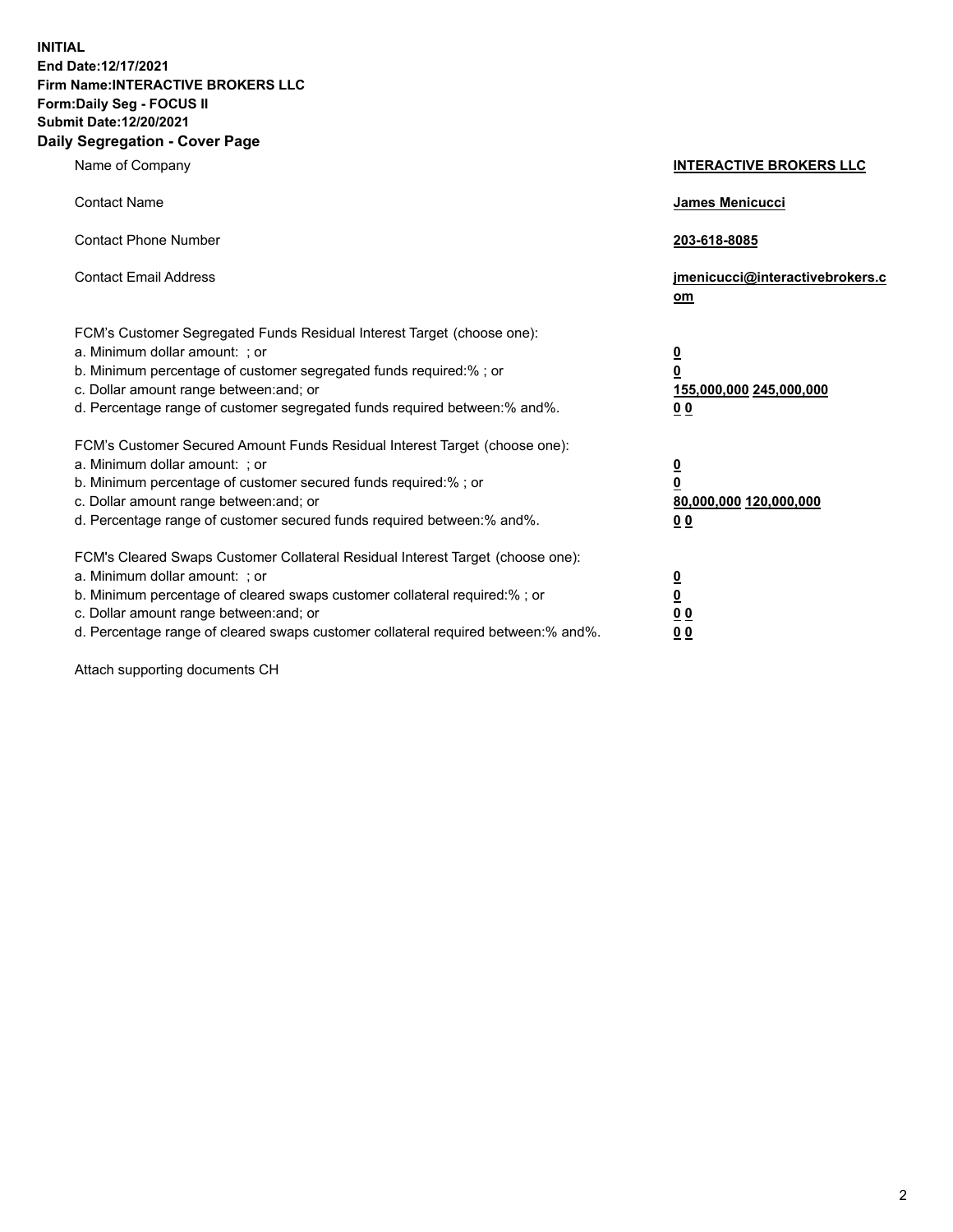## **INITIAL End Date:12/17/2021 Firm Name:INTERACTIVE BROKERS LLC Form:Daily Seg - FOCUS II Submit Date:12/20/2021 Daily Segregation - Secured Amounts**

|     | Daily Segregation - Secured Amounts                                                                        |                                  |
|-----|------------------------------------------------------------------------------------------------------------|----------------------------------|
|     | Foreign Futures and Foreign Options Secured Amounts                                                        |                                  |
|     | Amount required to be set aside pursuant to law, rule or regulation of a foreign                           | $0$ [7305]                       |
|     | government or a rule of a self-regulatory organization authorized thereunder                               |                                  |
| 1.  | Net ledger balance - Foreign Futures and Foreign Option Trading - All Customers                            |                                  |
|     | A. Cash                                                                                                    | 483,071,376 [7315]               |
|     | B. Securities (at market)                                                                                  | $0$ [7317]                       |
| 2.  | Net unrealized profit (loss) in open futures contracts traded on a foreign board of trade                  | $-3,240,336$ [7325]              |
| 3.  | Exchange traded options                                                                                    |                                  |
|     | a. Market value of open option contracts purchased on a foreign board of trade                             | 113,085 [7335]                   |
|     | b. Market value of open contracts granted (sold) on a foreign board of trade                               | -5,910 [7337]                    |
| 4.  | Net equity (deficit) (add lines 1. 2. and 3.)                                                              | 479,938,215 [7345]               |
| 5.  | Account liquidating to a deficit and account with a debit balances - gross amount                          | 3,863 [7351]                     |
|     | Less: amount offset by customer owned securities                                                           | 0 [7352] 3,863 [7354]            |
| 6.  | Amount required to be set aside as the secured amount - Net Liquidating Equity                             | 479,942,078 [7355]               |
|     | Method (add lines 4 and 5)                                                                                 |                                  |
| 7.  | Greater of amount required to be set aside pursuant to foreign jurisdiction (above) or line                | 479,942,078 [7360]               |
|     | 6.                                                                                                         |                                  |
|     | FUNDS DEPOSITED IN SEPARATE REGULATION 30.7 ACCOUNTS                                                       |                                  |
| 1.  | Cash in banks                                                                                              |                                  |
|     | A. Banks located in the United States                                                                      | 110,819,239 [7500]               |
|     | B. Other banks qualified under Regulation 30.7                                                             | 0 [7520] 110,819,239 [7530]      |
| 2.  | Securities                                                                                                 |                                  |
|     | A. In safekeeping with banks located in the United States                                                  | 220,997,790 [7540]               |
|     | B. In safekeeping with other banks qualified under Regulation 30.7                                         | 0 [7560] 220,997,790 [7570]      |
| 3.  | Equities with registered futures commission merchants                                                      |                                  |
|     | A. Cash                                                                                                    | $0$ [7580]                       |
|     | <b>B.</b> Securities                                                                                       | $0$ [7590]                       |
|     | C. Unrealized gain (loss) on open futures contracts                                                        | $0$ [7600]                       |
|     | D. Value of long option contracts                                                                          | $0$ [7610]                       |
|     | E. Value of short option contracts                                                                         | 0 [7615] 0 [7620]                |
| 4.  | Amounts held by clearing organizations of foreign boards of trade                                          |                                  |
|     | A. Cash                                                                                                    | $0$ [7640]                       |
|     | <b>B.</b> Securities                                                                                       | $Q$ [7650]                       |
|     | C. Amount due to (from) clearing organization - daily variation                                            | $0$ [7660]                       |
|     | D. Value of long option contracts                                                                          | $0$ [7670]                       |
|     | E. Value of short option contracts                                                                         | 0 [7675] 0 [7680]                |
| 5.  | Amounts held by members of foreign boards of trade                                                         |                                  |
|     | A. Cash                                                                                                    | 273,665,830 [7700]               |
|     | <b>B.</b> Securities                                                                                       | $0$ [7710]                       |
|     | C. Unrealized gain (loss) on open futures contracts                                                        | $-3,166,710$ [7720]              |
|     | D. Value of long option contracts                                                                          | 113,085 [7730]                   |
|     | E. Value of short option contracts                                                                         | -5,910 [7735] 270,606,295 [7740] |
| 6.  | Amounts with other depositories designated by a foreign board of trade                                     | 0 [7760]                         |
| 7.  | Segregated funds on hand                                                                                   | $0$ [7765]                       |
| 8.  | Total funds in separate section 30.7 accounts                                                              | 602,423,324 [7770]               |
| 9.  | Excess (deficiency) Set Aside for Secured Amount (subtract line 7 Secured Statement<br>Page 1 from Line 8) | 122,481,246 [7380]               |
| 10. | Management Target Amount for Excess funds in separate section 30.7 accounts                                | 80,000,000 [7780]                |
| 11. | Excess (deficiency) funds in separate 30.7 accounts over (under) Management Target                         | 42,481,246 [7785]                |
|     |                                                                                                            |                                  |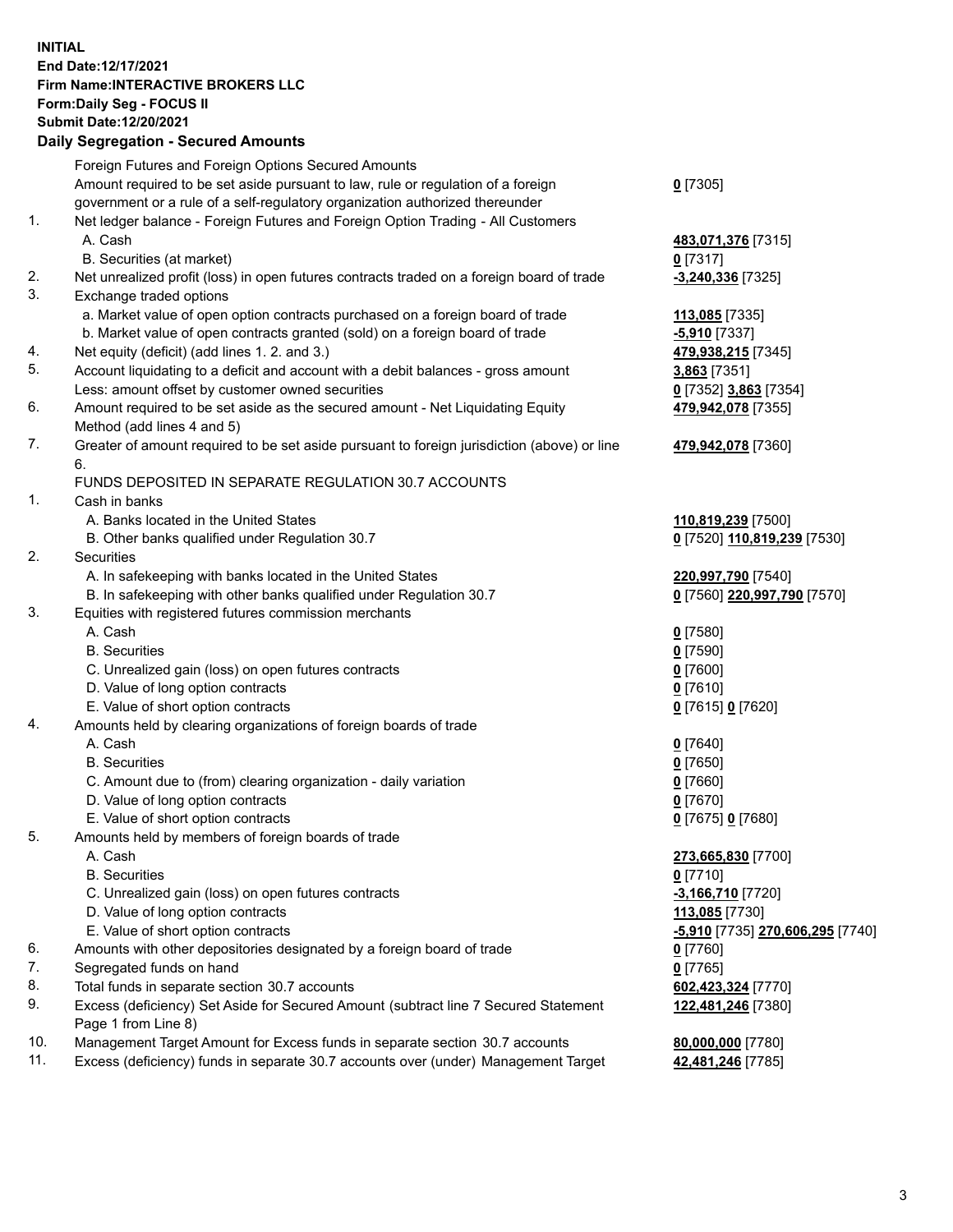**INITIAL End Date:12/17/2021 Firm Name:INTERACTIVE BROKERS LLC Form:Daily Seg - FOCUS II Submit Date:12/20/2021 Daily Segregation - Segregation Statement** SEGREGATION REQUIREMENTS(Section 4d(2) of the CEAct) 1. Net ledger balance A. Cash **7,561,851,662** [7010] B. Securities (at market) **0** [7020] 2. Net unrealized profit (loss) in open futures contracts traded on a contract market **-49,434,687** [7030] 3. Exchange traded options A. Add market value of open option contracts purchased on a contract market **457,539,993** [7032] B. Deduct market value of open option contracts granted (sold) on a contract market **-416,344,166** [7033] 4. Net equity (deficit) (add lines 1, 2 and 3) **7,553,612,802** [7040] 5. Accounts liquidating to a deficit and accounts with debit balances - gross amount **1,050,020** [7045] Less: amount offset by customer securities **0** [7047] **1,050,020** [7050] 6. Amount required to be segregated (add lines 4 and 5) **7,554,662,822** [7060] FUNDS IN SEGREGATED ACCOUNTS 7. Deposited in segregated funds bank accounts A. Cash **1,478,630,068** [7070] B. Securities representing investments of customers' funds (at market) **3,923,502,280** [7080] C. Securities held for particular customers or option customers in lieu of cash (at market) **0** [7090] 8. Margins on deposit with derivatives clearing organizations of contract markets A. Cash **2,009,650,784** [7100] B. Securities representing investments of customers' funds (at market) **374,659,518** [7110] C. Securities held for particular customers or option customers in lieu of cash (at market) **0** [7120] 9. Net settlement from (to) derivatives clearing organizations of contract markets **-45,389,100** [7130] 10. Exchange traded options A. Value of open long option contracts **457,539,993** [7132] B. Value of open short option contracts **-416,344,166** [7133] 11. Net equities with other FCMs A. Net liquidating equity **0** [7140] B. Securities representing investments of customers' funds (at market) **0** [7160] C. Securities held for particular customers or option customers in lieu of cash (at market) **0** [7170] 12. Segregated funds on hand **0** [7150] 13. Total amount in segregation (add lines 7 through 12) **7,782,249,377** [7180] 14. Excess (deficiency) funds in segregation (subtract line 6 from line 13) **227,586,555** [7190] 15. Management Target Amount for Excess funds in segregation **155,000,000** [7194] 16. Excess (deficiency) funds in segregation over (under) Management Target Amount **72,586,555** [7198]

Excess